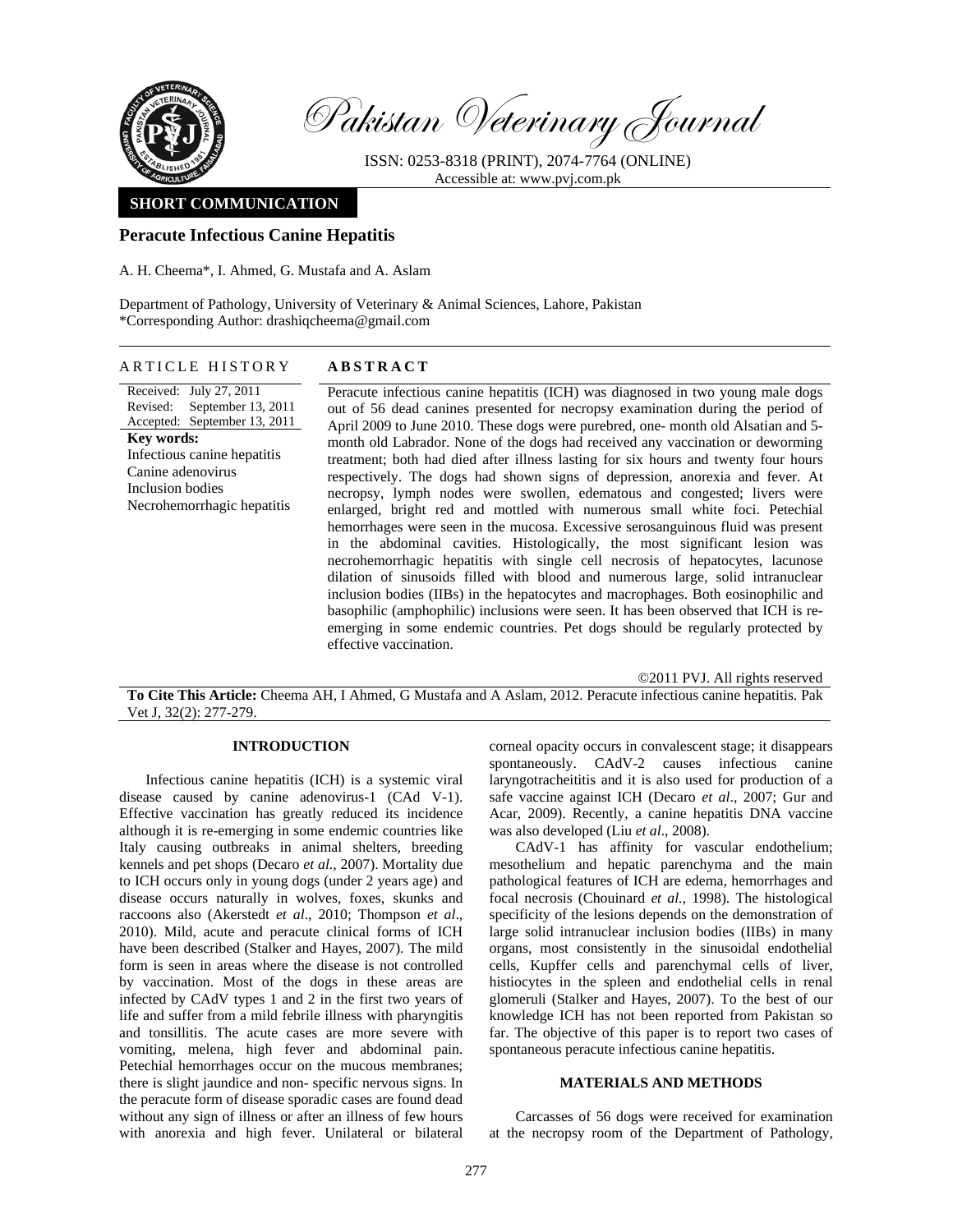UVAS, Lahore, during April 2009 to June 2010. Two of these were diagnosed as spontaneous cases of peracute infectious canine hepatitis on histopathological examination.

The first dog was received in April 2009. It was a one month old male Alsatian. The dog became depressed and anorexic and died within six hours of illness without receiving any treatment or vaccination. Its female litermate had died similarly two days earlier. There was a history of insecticide spray in the house. The carcass of second dog was received in May 2010. It was a 5-month old male black Labrador. The animal had not received any vaccination and deworming. There was a history of illness for 24 hours with anorexia, mild fever and passing of red colored urine.

Detailed postmortem examination was performed on both carcasses. The gross lesions were recorded and 0.5 to 1.0 cm thick tissue specimens were saved in 10% buffered formalin. The tissues were routinely processed for fixation, dehydration and clearing and embedded in paraffin. The tissue sections were cut at 5 µm and stained by hematoxylin and eosin method (Ahmad *et al*., 2011).

#### **RESULTS**

Both the carcasses were in good condition of flesh. The livers were swollen, friable and bright red; strands of fibrin were attached to the surface. Small white foci up to 2mm in size were scattered throughout liver in the Labrador dog. The gallbladder was enlarged and its wall was thickened due to clear gelatinous edema. The Alsatian dog also had petechial hemorrhages in the lymph nodes and thymus and its lungs were edematous with white frothy material in the trachea, bronchi and bronchioles. The large intestine of Labrador dog had linear hemorrhages.

The most severe and consistent lesions were observed in the liver in both animals. There was advanced degeneration and necrosis of individual liver cells scattered throughout the organ in the form of small foci, predominantly in periacinar areas. The affected hepatocytes were enlarged with clear cytoplasmic vacuoles, cytolysis and karryopyknosis. Many hepatocytes, sinusoidal endothelial cells and Kupffer cells contained large, round intranuclear basophilic or acidophilic inclusion bodies. The inclusion bodies and the affected cells showed variations in staining and morphological characteristics. Typically, inclusion bodies (IBs) in the hepatocytes were round and basophilic and had a halo around them due to margination of chromatin (Fig. 1). However many inclusions had various shades of red colors (amphophilic) and had ovoid or elongated shapes, especially those in the Kupffer cells and sinusoidal endothelial cells. Margination of chromatin had occurred partially or not at all, so that in some cases the inclusions had completely filled the nucleus with no halo around them (Fig. 2). The sinusoids were distended into large round spaces (lacunose) filled with blood and the hepatic cords were compressed especially in the Labrador dogs. A mild infiltration by neutrophils, lymphocytes and plasma cells had occurred especially in the portal areas. The wall of the gallbladder was thickened due to presence of fibrinous material and congestion of blood vessels. Inclusions were not observed in the gallbladder.



Fig. 1: Liver tissue section from Alsatian dog, hepatocytes contain eosinophilicintranuclear inclusion bodies with halos (arrows). H&E.



**Fig. 2:** Liver section from Alsatian dog showing amphophilic intranuclear inclusion bodies without halo (arrow) and single cell necrosis (arrow head). H&E.



**Fig. 3:** Tissue section from spleen of Labrador dog with intranuclear inclusion bodies of different shapes, round eosinophilic with halo (arrow) and elongated eosinophilic (arrow head). H&E.

Besides liver, most remarkable changes were observed in the lymph nodes and spleen. Destruction and depletion of lymphocytes and proliferation of